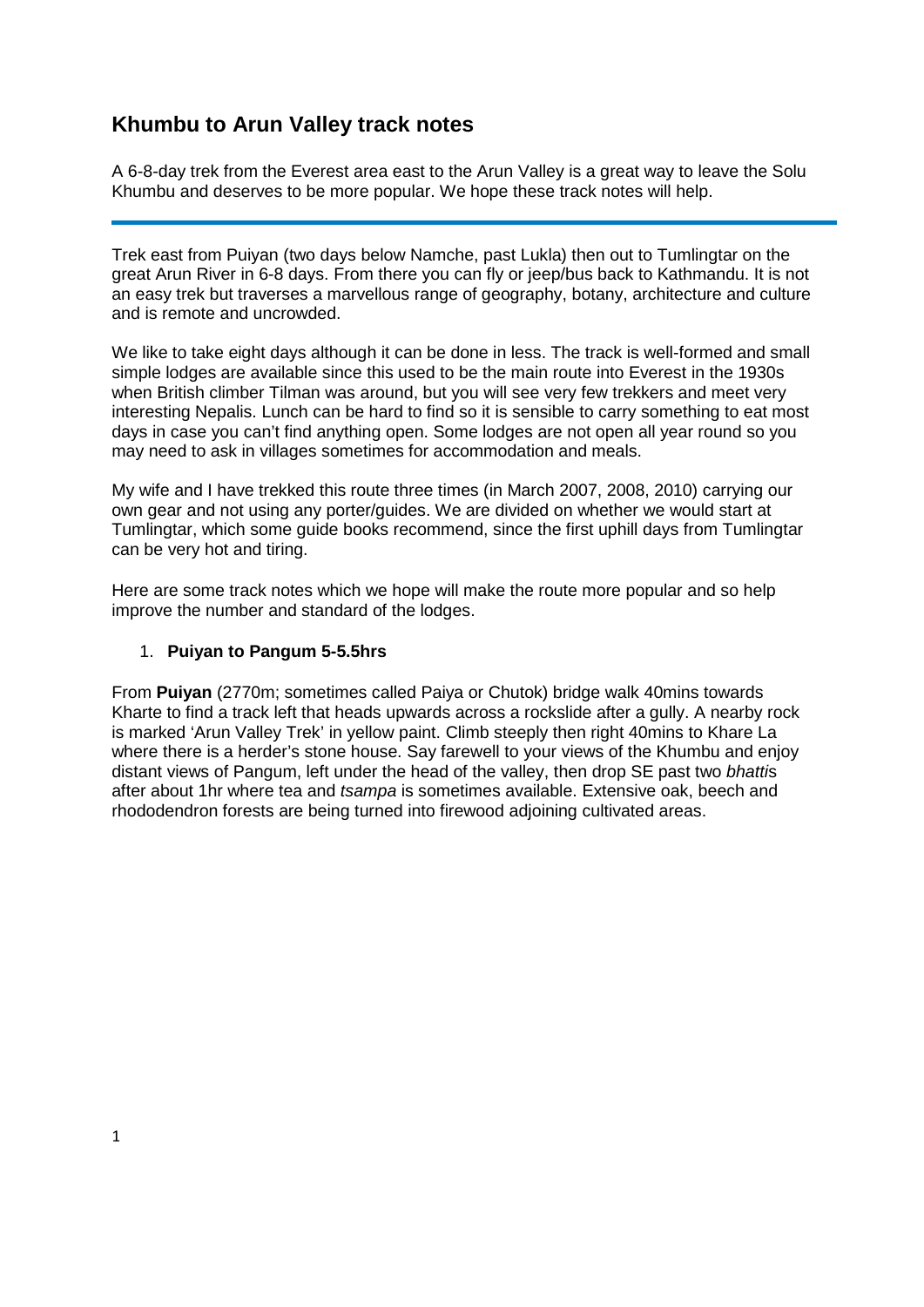

The Arun Valley Trek climbs off to the left, 40mins below Puiyan. The track to Khari Khola and Jiri is on the right (2010)

The track from Kharte (which is favoured by some trekkers over the route above but misses the views) joins from the right after another 15mins, near two stone farmhouses. Keep left and drop in minutes to the Sherpa Hotel for lunch when open. Drop down and climb now in and out of a series of pretty valleys filled with birds and waterfalls, tending SE towards **Bhalukop** ('Bear Valley', where we heard a bear once), a small village and *chorten* in a saddle after 1hr. In March there can be many flowering magnolias here. Climb in 1.5hrs to **Pangum** (2850m; Pankong, Panggom) past six ancient *mani* walls.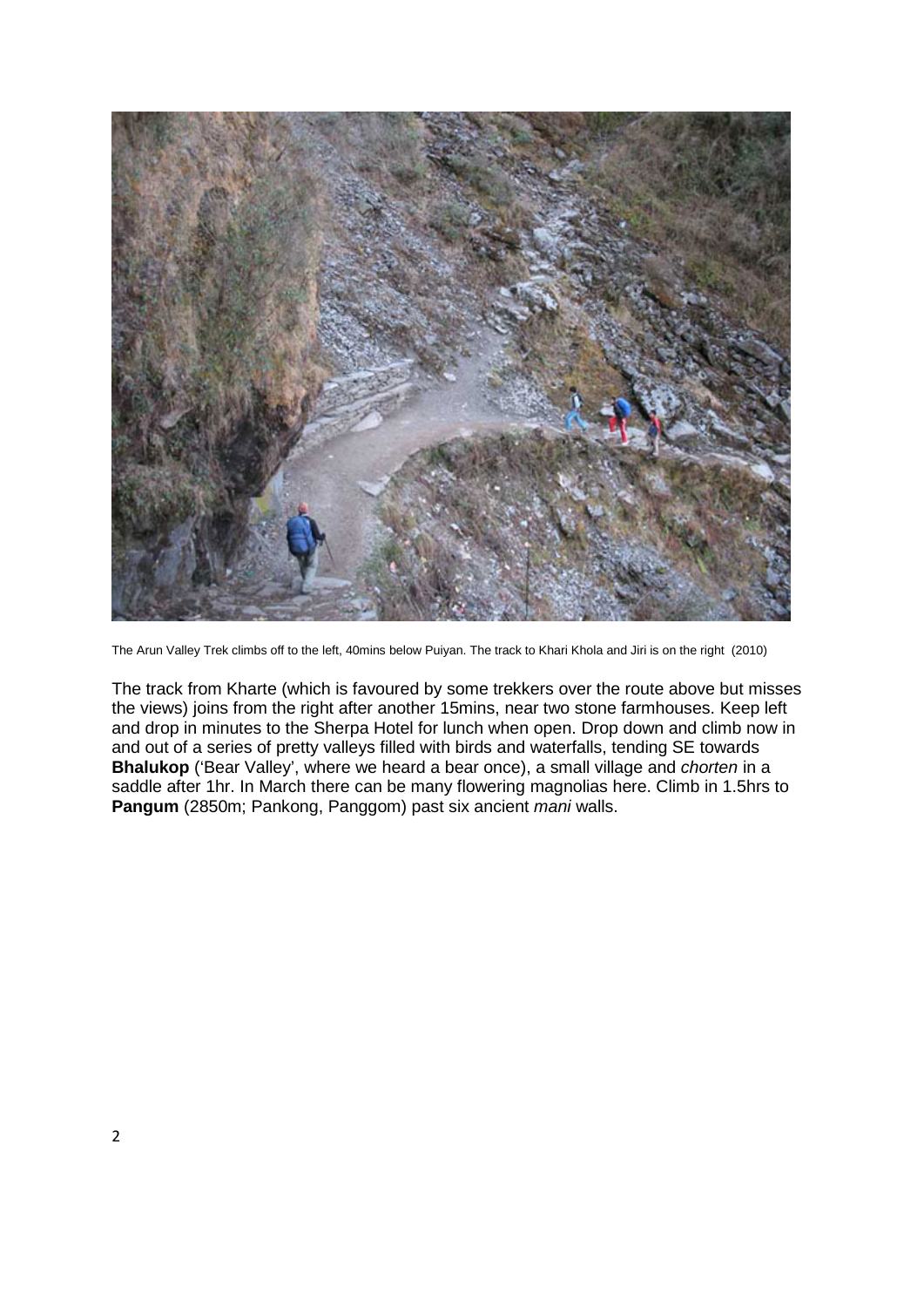

Traversing to Pangum from Khare La in original forest (Mar 2008)

The Himalayan Trekkers Lodge (indifferent service and loud kid's DVDs), the New Panorama Lodge (if open) and, off the main trail to the right, Numbur Lodge (reported as OK) are your current choices in this pretty Sherpa village. A big new lodge is under construction at the lower entry to the village. You can visit Pangum Gompa, left from the New Panorama Lodge near the top of the village.

### **2. Pangum to Najingdingma 6-6.5hrs**

Climb through the village to Pangum La (3173m; Satu La) in about 45mins, noting rapid deforestation. Enjoy views of Mera Peak (6476m; in the middle at the back), of wild forested valleys and of Najingdingma (on a shelf across the valley), so close yet so far. Descend through lovely old-growth forest, tending north to two Sherpa houses where food may be available. Another 30mins brings you to the top of **Sibuche** (2500m, also known as Basme, Sibuje and Chatuk), with food and lodging at the Namaste Hotel and a small *gompa*.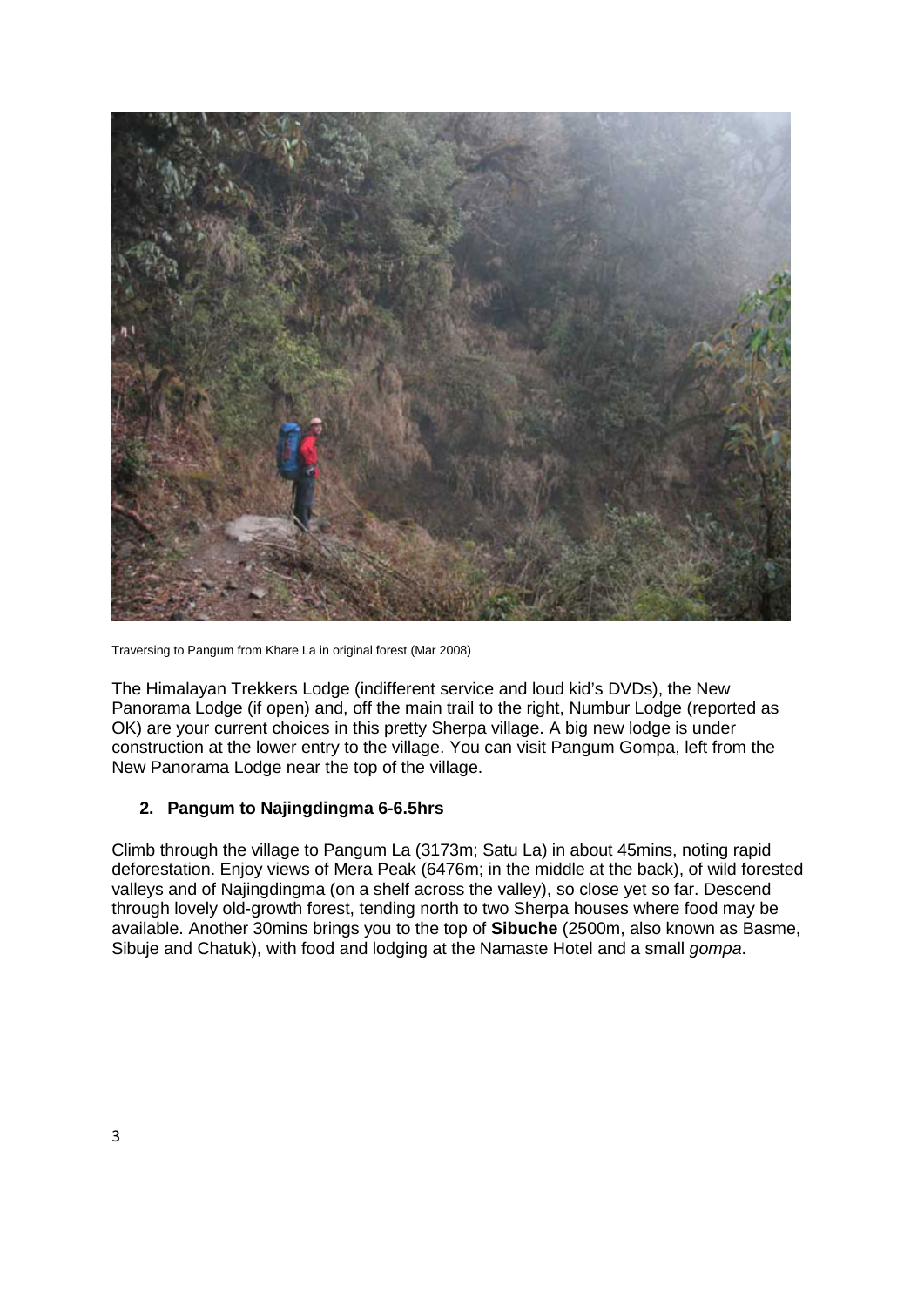

Looking to Najingdingma and Surke La (notch on darker ridge) after crossing Pangum La (Mar 2008)

The trail follows the steep ridge to the last house then drops like a stone to the invisible Hinku Khola bridge 1.5hrs jelly-knee steps down. The New Mera View Lodge at the bridge will offer limited meals and primitive sleeping in the future. Pause to enjoy the waterfalls in this wild corner, cross the high swing bridge into mossy wet jungle and climb steeply through the scattered hamlet of **Gaikharka** (2300m; 'cow pasture') where two new trekkers' lodges are under construction at the middle and top of the village. Enter bamboo, beech and rhododendron forest on stone steps after about 1.5hrs, then climb for 1hr tending left eventually into **Najingdingma** (2650m, 'wheat growing flat', Najing) after a stone porters' shelter.

The seasonal grazing meadows and mountains around give Najingdingma a great atmosphere and a stone *gompa* is now under construction. The Namaste Lodge of rustic and gastronomic fame is being upgraded to stone; the Hotel New Mera View is no longer in operation.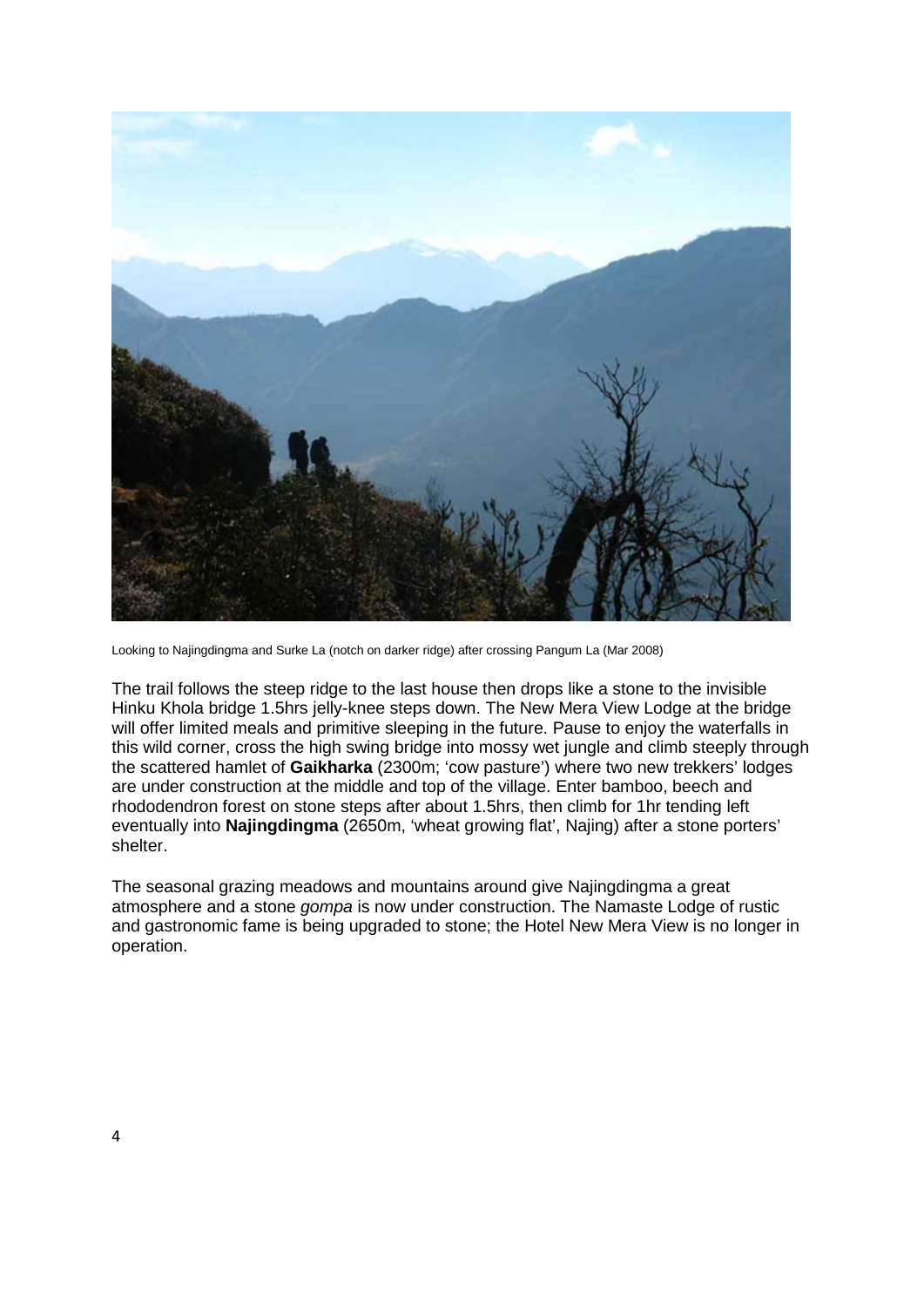

The rustic Namaste Lodge at Najingdingma (Mar 2010)

#### **3. Najingdingma to Khiraule 3hrs**

We choose to take a half-day rest and wash at Khiraule (*Kay-ra-ulay*, sometimes shown as Khirule, Khiraunle) as the old *gompa* with its circle of sacred junipers brought from Darjeeling is peaceful and inspiring, the hotel is comfortable with good food, and the next day breaks the huge climb from Bung to Sanam which many undertake; but of course you can continue to Bung after lunch at Khiraule if you want. This is an easy day with echoes of a Sherpa kingdom lost after a long-ago war with the animist Rais, whose culture is centred on Bung.

From Najingdingma climb for 1.5hrs, initially through a lovely forest of daphne and rhododendron, on stairs to the obvious notch of Surke La (3085m; Sipke La). The bamboo regrowth follows a fire in 1992 and the climb can be dangerously icy after snow. Be surprised by a new intrusive *bhatti* right in the pass, then drop your rucksack and climb up stairs steeply left 10mins for a great 360° lookout, including views of folded blue hills to Bung, Gudel and Salpa Bhanjyang, your next pass. From Surke La, drop down 10mins to a new village **Charakot** and a sign welcoming you to the Makalu-Barun National Park. Look around - this was virgin forest in 2006 except for the fire.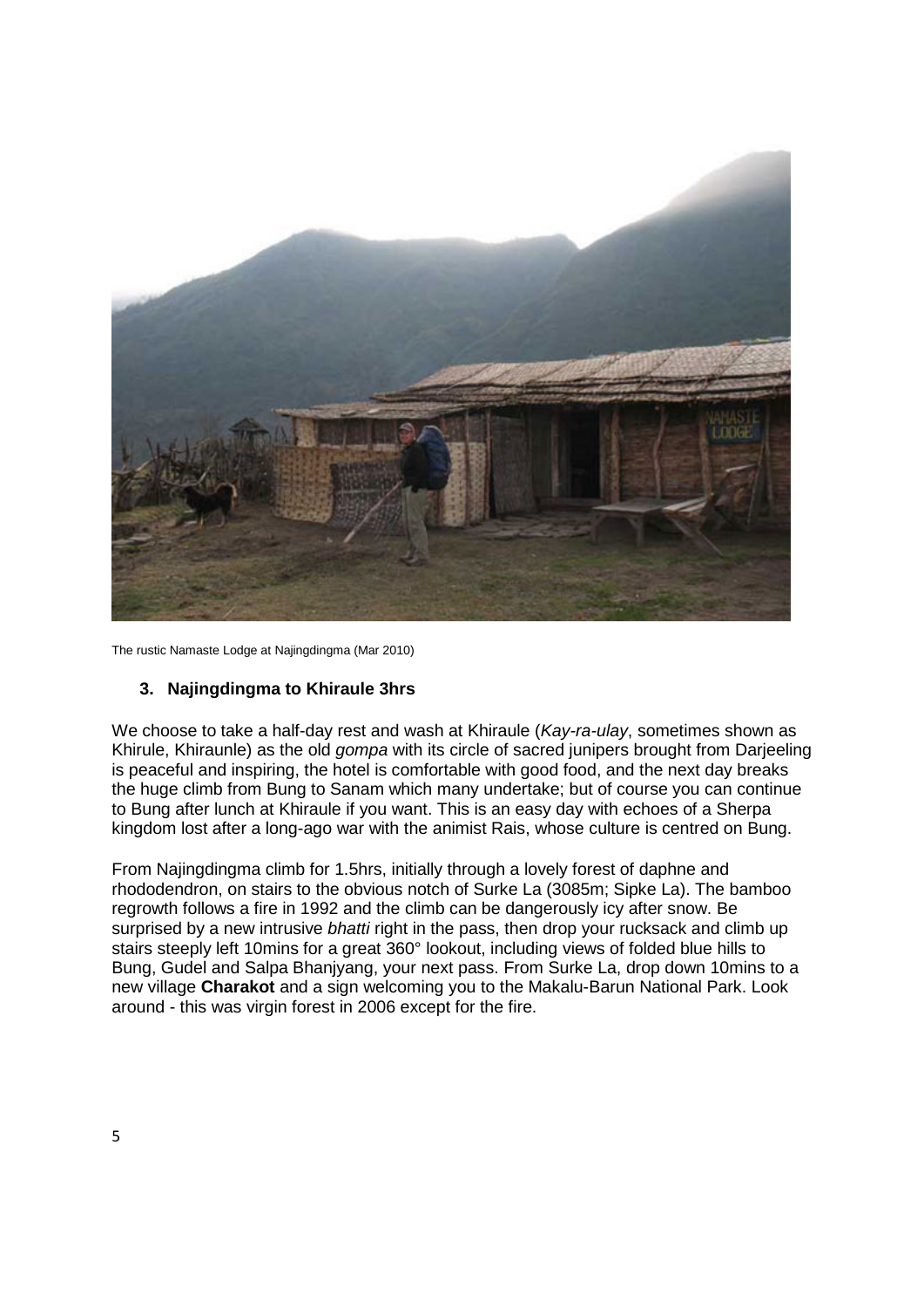

Surke La above Najingdingma in icy conditions (Mar 2007)

The track left (north) climbs towards Mera Peak, the track straight down goes to Cheskam, and a higher track to the right goes to Talkharka. The track you want drops from the central square and is the lower track on the right (south) through old-growth rhododendron forest which is being extensively logged.

After a while you will emerge into a clearing with a view towards your target in about 1.5hrs, huge old *mani* walls leading to an ancient stupa to the south, with the track traversing in and out of forest and flowing streams. From the stupa, take in the extensive views to Bung and the mighty Hongu Valley, which produces most of the rice and meat for the Solu Khumbu. Immediately below is a circle of giant trees around the **Khiraule Gompa** and in 20mins you're there by turning left down stairs off the main track to Bung.

The friendly owners of the Himalaya Lodge, adjacent to the *gompa*, are restoring this once highly revered building and grounds but no lama is in residence.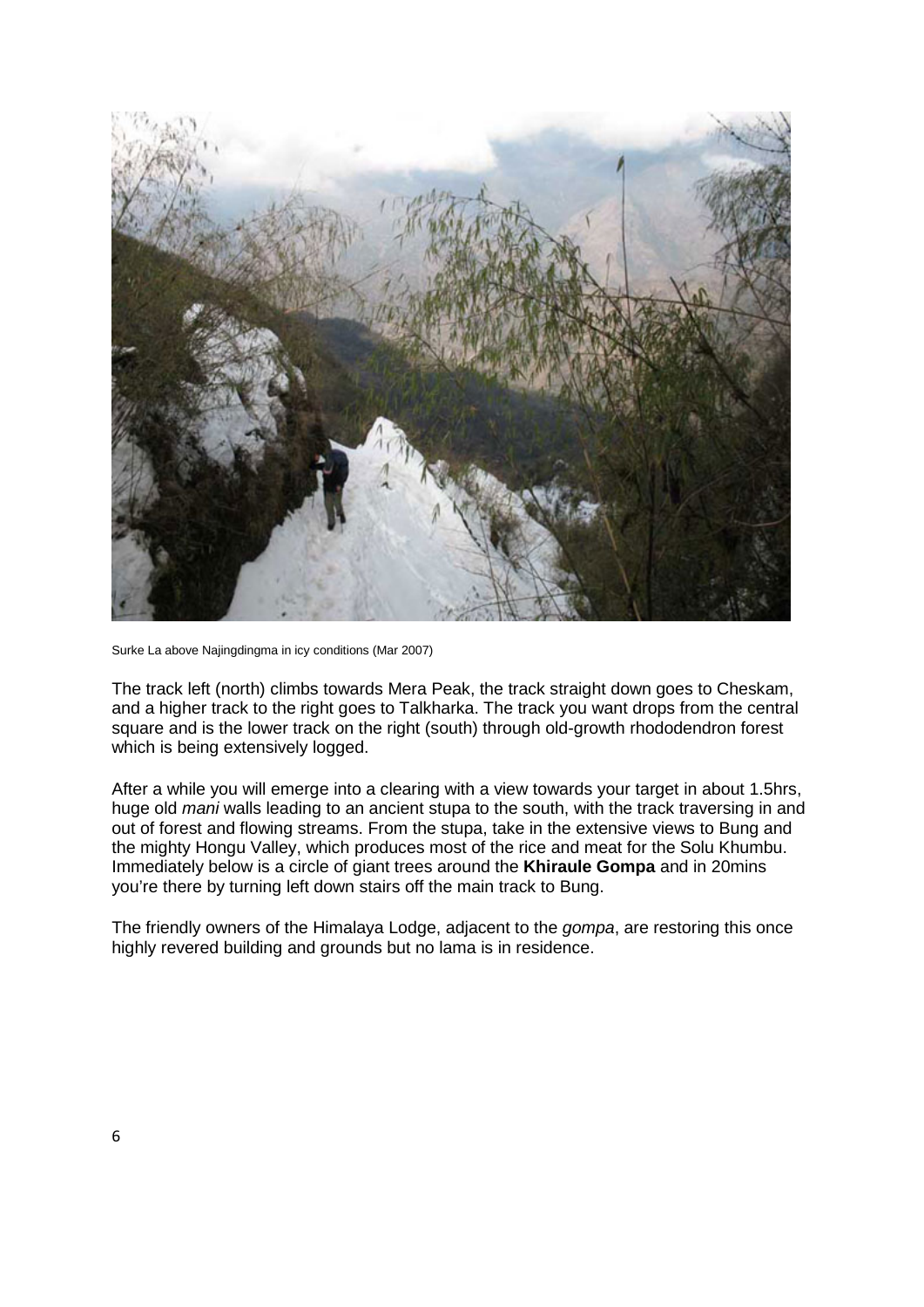

The gompa and sacred junipers at Khiraule, looking down the Hongu Valley towards Bung (Mar 2008)

### **4. Khiraule to Gudel 4–4.5hrs**

Enjoy breakfast outside with a grandstand view of Bung, Gudel and your next pass, Salpa Bhanjyang, above and to the right of Gudel. Look carefully in the huge landscape and you will see old *mani* walls and ruined Sherpa houses, relics of the long-ago Sherpa-Rai conflict that gives the area the feel of Numenor from Lord of the Rings.

Allow about 2hrs to reach **Bung** (1900-1300m) by the obvious track below the *gompa* and through the blue-roofed schoolyard. You are leaving the area of Buddhist influence and will see decaying *chorten*s and *mani* walls in the first hour. Bung is the centre of Rai culture, a collection of intensive smallholdings covering the hillside from 1900m down to the Hongu Khola bridge at 1320m. Note the whitewashed Rai houses, often thatched, with racks of drying maize protected from vermin, pigs, the varied agriculture and heavily pollarded trees. The long-drop pig toilets are being phased out. The Rai, once called Kirat, are nominally Hindu and claim to be the original inhabitants of Nepal before Hindu tribes arrived from the south and Buddhist tribes from the north, but they have no temples and practice animism.

Entering Bung, stick in the second bamboo-lined central gully, even though it looks like the local rubbish tip, and emerge right to drop into the 'centre' of town, where you will find the Pumori Lodge (lunch about 11am) opposite the entrance office for the Makalu-Barun National Park (Rs1000 entry and show your TIMS card). The Mera Peak Lodge (very ordinary) is nearby, the Sagarmatha Lodge (our choice if staying in Bung, if open) is at the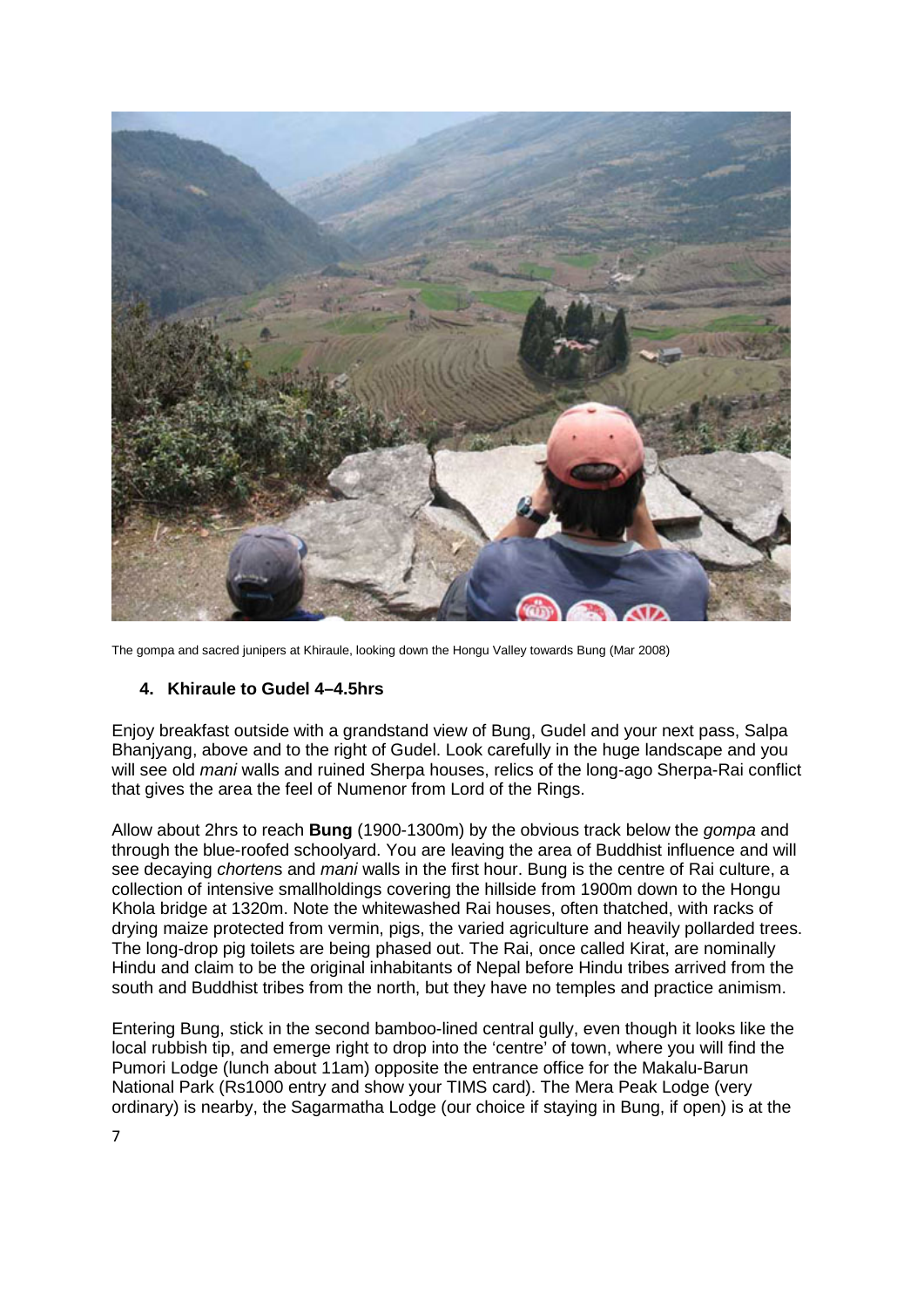very bottom of the village with owners who cook great Rai food.

Descend for 10mins to the bridge, climb 1.5hrs through millet, potato, maize and rice terraces on good stairs with shade and running water for much of the way to the clean Rai village of **Gudel** (1900m)

Stay in the friendly Namaste Lodge with a garden and views of Bung spread hugely over the opposite hill. A bit higher up is the Kopila Lodge. The early explorer Tilman immortalises this walk with a limerick:

*For dreadfulness, naught can excel The prospect of Bung from Gudel; And words die away on the tongue When we look back on Gudel from Bung*

And his fellow-climber Shipton said, "There is no greater vision of hell than the view from Bung to Gudel", but actually it is beautiful and quite short.



The famous view of Bung from Gudel (Mar 2007)

#### **5. Gudel to Sanam 4hrs**

8 Stairs right outside the lodges continue to the top of the village and a Hinduised *mani* wall, then take the gentle track to the right, not straight uphill. After 1hr, do not take the track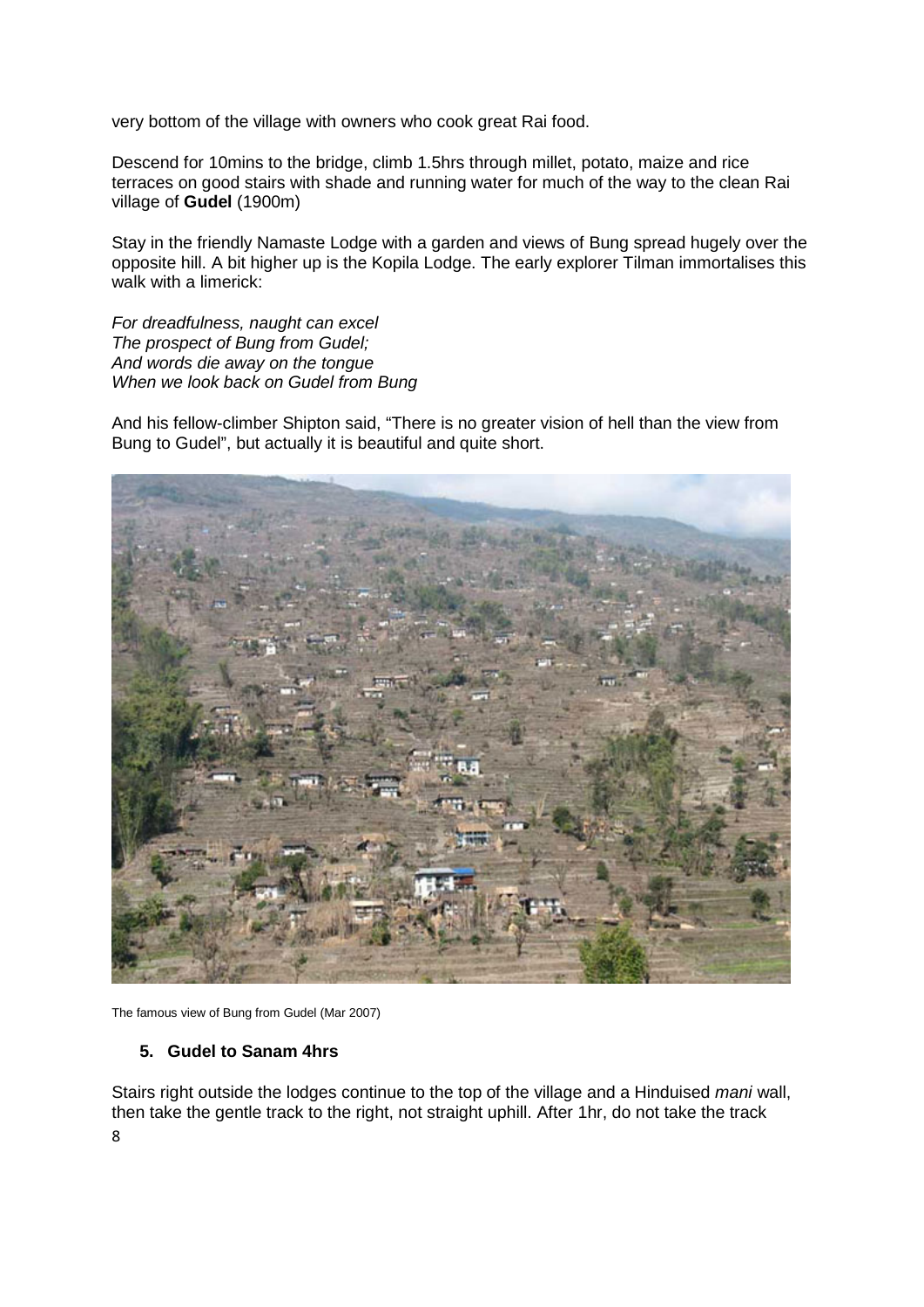climbing to the left; 5mins later take the upper trail rather than the descending trail. Continue for 2.5hrs to **Share** (2640m; Sorung), where in March you may see daphne bark being made into paper for official government correspondence in Kathmandu, and there is an active Buddhist *gompa*. You may find tea and food here by asking at houses. Continue past a large rock carved with Buddhist mantras, past a schoolhouse and waterfall and over a covered bridge. Another 30mins gentle climbing brings you to **Tiu** (2740m; Diure) with the simple Arun Valley Lodge. You re-enter some reasonably intact forest of rhododendron, chir pine and brown oak for the final climb to **Sanam** (2850m), a single row of Sherpa homes dominated by a new *gompa*. There are extensive potato fields and many cattle graze the forest, so ask for milk, buttermilk (*moi*) and curd (*dahi*).

Accommodation is the Gumba Lodge (dark but adequate, next to the old *gompa*) or the friendly Sanam Lodge (our choice, through the village and 5mins below on the track to the pass).

You can also choose (as we have) to walk a further 3hrs this day and sleep out in a pilgrim shelter at the sacred lake 30mins from Salpa Bhanjyang (3350m), reducing the length of the tiring descent to Salpa Phedi the next day and enjoying a superb sunrise. Simple food is available at a *bhatti* on the pass for dinner and breakfast, or carry your own.

### **6. Sanam to Salpa Phedi (7.5 – 8hrs)**

Drop below Sanam heading up valley on the obvious track, heading into largely intact and lovely forest with moss and lichen. Pass through the settlement of **Hwa Ka** which is rapidly despoiling the surrounding forest (four years ago it was a single simple *bhatti*), climbing over fences on stiles to gain the continuing track at the head of the settlement. Climb steadily on the left hand side of the stream (true right), crossing a bridge to stairs after about 1hr. The stairs run up a pretty valley to the south, then turn more east for the final gruelling climb to **Salpa Bhanjyang** (3350m, 'Salpa pass'), which divides the Hongu and Irkhuwa valleys, after about 2.5hrs from Sanam.

The views back to the distant Solu Khumbu over the forested valley and out over the foothills are stupendous. A welcome *bhatti* does tea and noodles at certain times of the year and it can be cold on top: always check that it is passable before leaving Sanam.

From the top, a path to the right leads eventually to Bhojpur after two days, a district HQ with an airfield. A side-loop track left along the ridge brings you in 30mins to the sacred wishfulfilling lake **Salpa Pokhari** (3414m) with open-fronted stone pilgrim shelters where you can camp, then continue the next day down to rejoin the main track at Bilbate (2800m). The remote feeling in hemlock and fir forests make this an interesting side-trip in any case.

The main trail is straight down past a huge renovated *chorten* and drops through rhododendron forest to **Gurase** (2280m; Guranse) past moss-covered *mani* walls after 1hr, where food, water and simple lodging is available at the Mera Hotel. 30mins further on are some shallow pools and locked houses at **Bilbate** (2800m), where the trail from Salpa Pokhari joins from the left. Water is available here, so fill your waterbottle as the long ridge ahead is dry.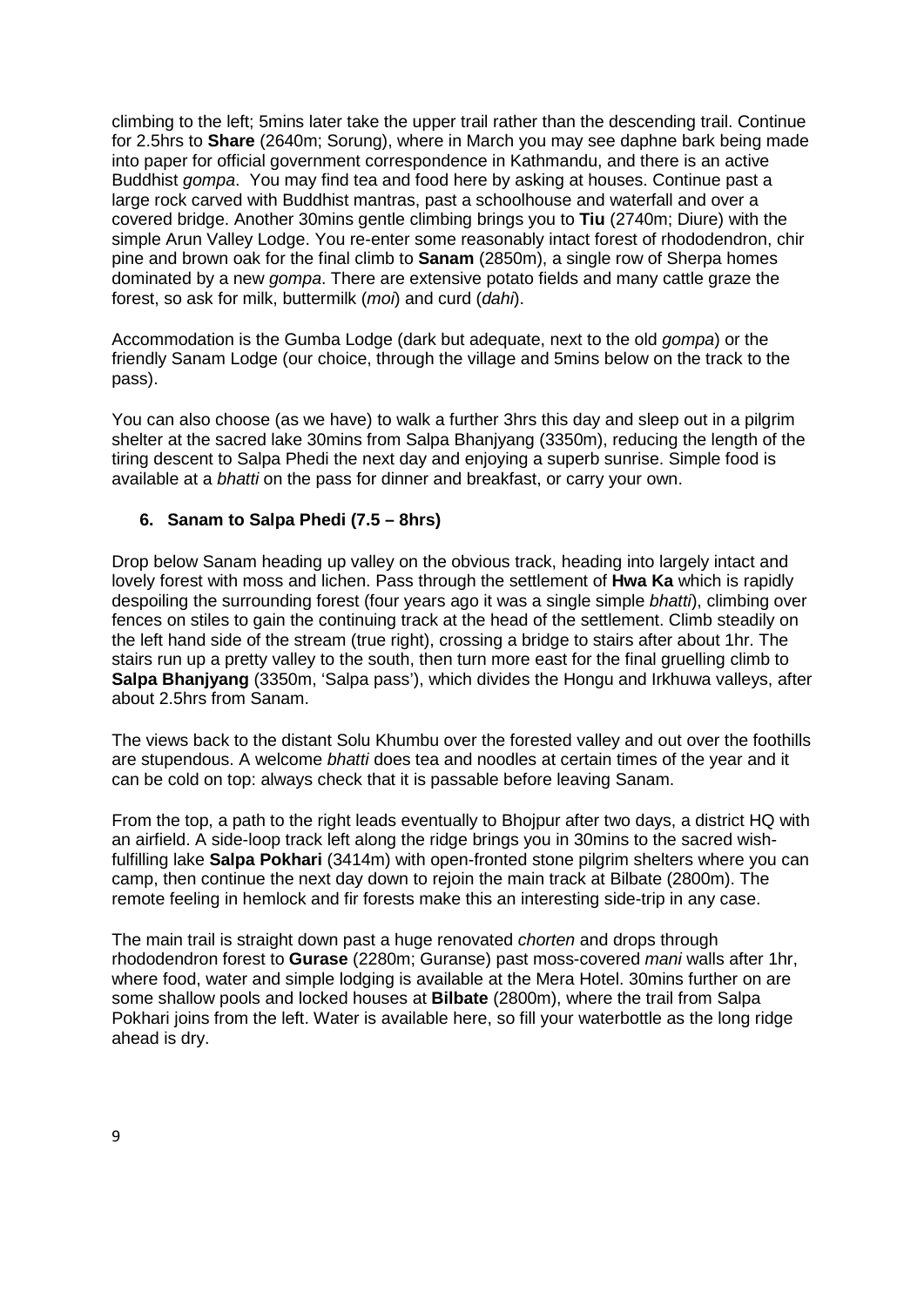

Start of exposed ridgewalk from Bilbate down to Salpa Phedi (Mar 2008)

A classic ridge walk follows, with big views and shady oaks, birch, rhododendron and bamboo inviting rest as the valley plunges south. After about 1.5hrs you reach the top of **Thulo Fokte** (2140m) then descend to **Jaubari** (2040m) with the simple Sherpa Hotel Lodge, a *gompa* and more water. It takes 2h from here to descend on very steep stairs to **Salpa Phedi** (1680m, 'foot of Salpa Pass' also known as just Phedi). At the bottom of the village are the Hotel Irkhuwa and Sherpa Hotel (now run by a Rai) side-by-side, each with a breezy pavilion looking at the confluence of the Irkhuwa Khola and Sanu Khola through fat bamboos. A ruined stupa and tiny disused *gompa* mark the end of Buddhist influence.

## **7. Phedi to Ghote Bazar 5.5–6hrs**

Be careful with navigation today as there are many formal and informal bridges as you follow the Irkhuwa Khola – a wrong choice may see you lost. Leaving Phedi, unless the river is very high you need not take the northern swing bridge but drop below the two lodges, cross the river on stones and climb a little over a ridge to the left. After traversing left for a few minutes you may see an arched bamboo bridge ahead. Do not cross this bridge but turn left, follow the main river for 5mins to a low-level bamboo bridge which you cross to the south (true right) bank.

Stay on this bank for the next 3hrs, winding in and out of charming and increasingly tropical houses, running streams and patches of forest. Watch the transition from maize, potato and grazing to intensive irrigated agriculture, bamboo, bananas and butterflies. There are big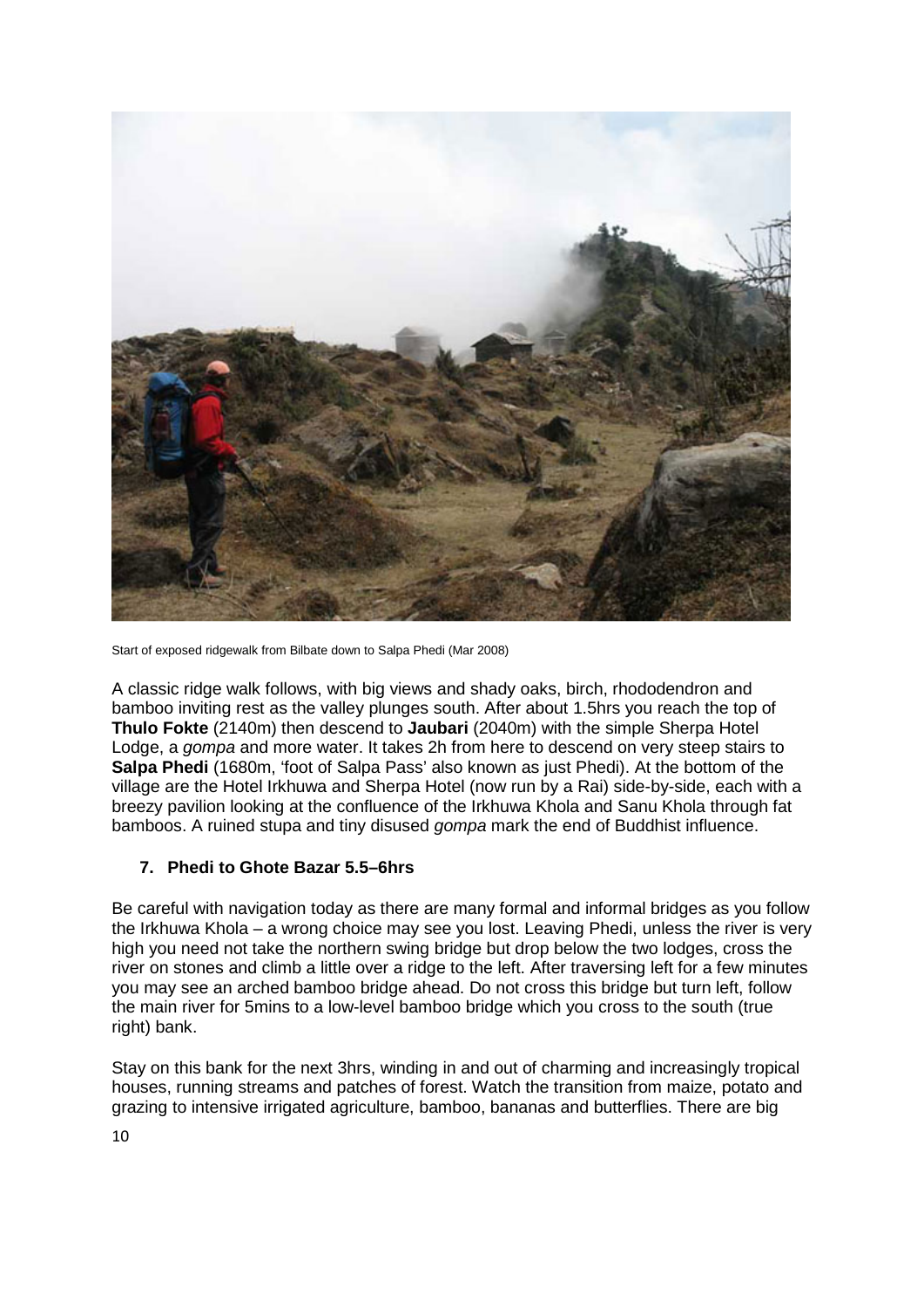areas of cardamoms (which look like ginger but bear their seeds underground) often grown under beech trees. The large Sisuwa Khola valley joins from the left. Finally climb over a small forested ridge and drop to **Dhobane** (920m) where you may (or may not) raise lunch.

Do not cross the swing bridge north to Lhikhim and Khatangma but cross one south over the Phedi Khola and keep low on the river heading east. After 15mins there are some great washing/bathing access points. After another 15mins there is a wood and steel swing bridge crossing to the north bank. Take it and turn right, traversing wet rice paddies and water channels, interspersed with dry rocky ridges, to reach the picturesque **Ghote Bazar** (775m) at the Benkhuwa Khola 2hrs from Dhobane.

There is a teashop with good food on the right near the big tree before you cross the river. The daughter is profoundly physically but not mentally disabled by cerebral palsy and is surviving against all odds due to the heroic and loving care of her mother. This is a good place to make a donation to help a needy child. On the other side of the river is the small friendly Kirat Lodge in traditional style of open bamboo second storey and thatch. Sleep to the sound of running water and the Irkhuwa Khola, complete blackness and the smell of extinguished cooking fire.



Hotel Kirat at Ghote Bazar (Mar 2008)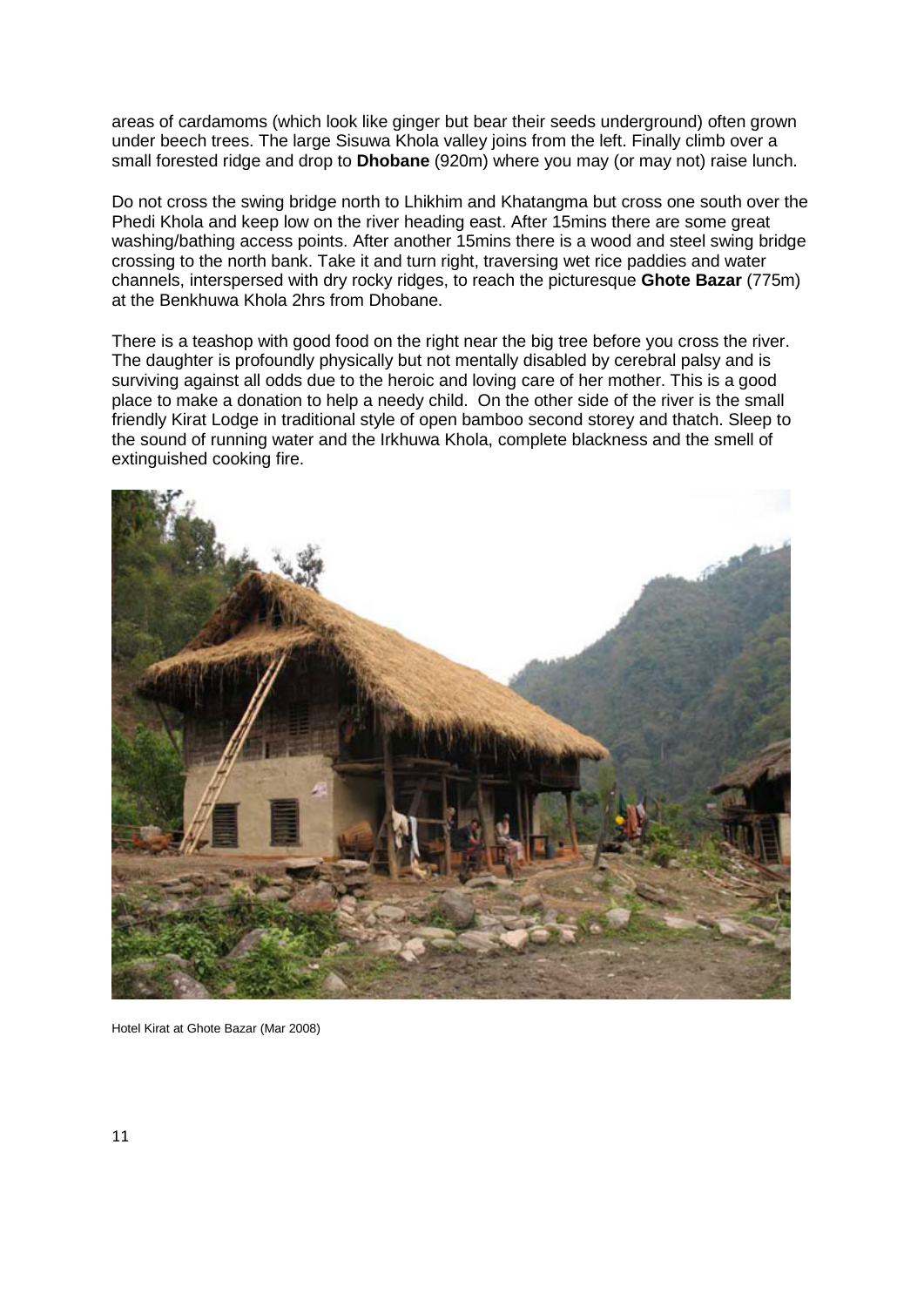## **8. Ghote Bazar to Tumlingtar 8 - 8.5hrs**

Continue downhill, making an early start since this can be a long hot day. Stay on the north bank for 30mins, cross to the south bank on a swing bridge and walk through rice paddies and small hamlets with houses on stilts and evocative haystacks until there is a short steep climb and a long climbing traverse through tropical jungle to cross a ridge to the Arun Valley. Ignore the swing bridge and inviting track you may see down on your left and the steep right hand track at the same place. You may see monkeys in this forest as you climb steadily.



Picturesque haystacks below Ghote Bazar (Mar 2007)

After about 1hr you will see the village of **Chalise** across terraces to the left. When level with the whitewashed house, follow the clear track left, go left of this house and continue through the village. Continue traversing and climbing through the terraces to the villages of **Marduwa** and **Sano Marduwa** (1500m), sticking to the horse track that circles the village to the right (or you'll get lost as we have).

The main Arun track is about 40mins from Chalise and you will soon see the broad Arun River way below, draining from Tibet past Mt Makalu. Stay on the foot trail rather than the horse trail for 1hr down through a *sal* forest and terraces, reaching the market town of **Balawa Besi** (320m) at the food of the ridge where you can get food and water. This is a major trading point for *rudraksha* seeds, sacred to Vishnu. A new road to the ridge above Balawa Besi may change these directions in time but no road traffic is yet using it.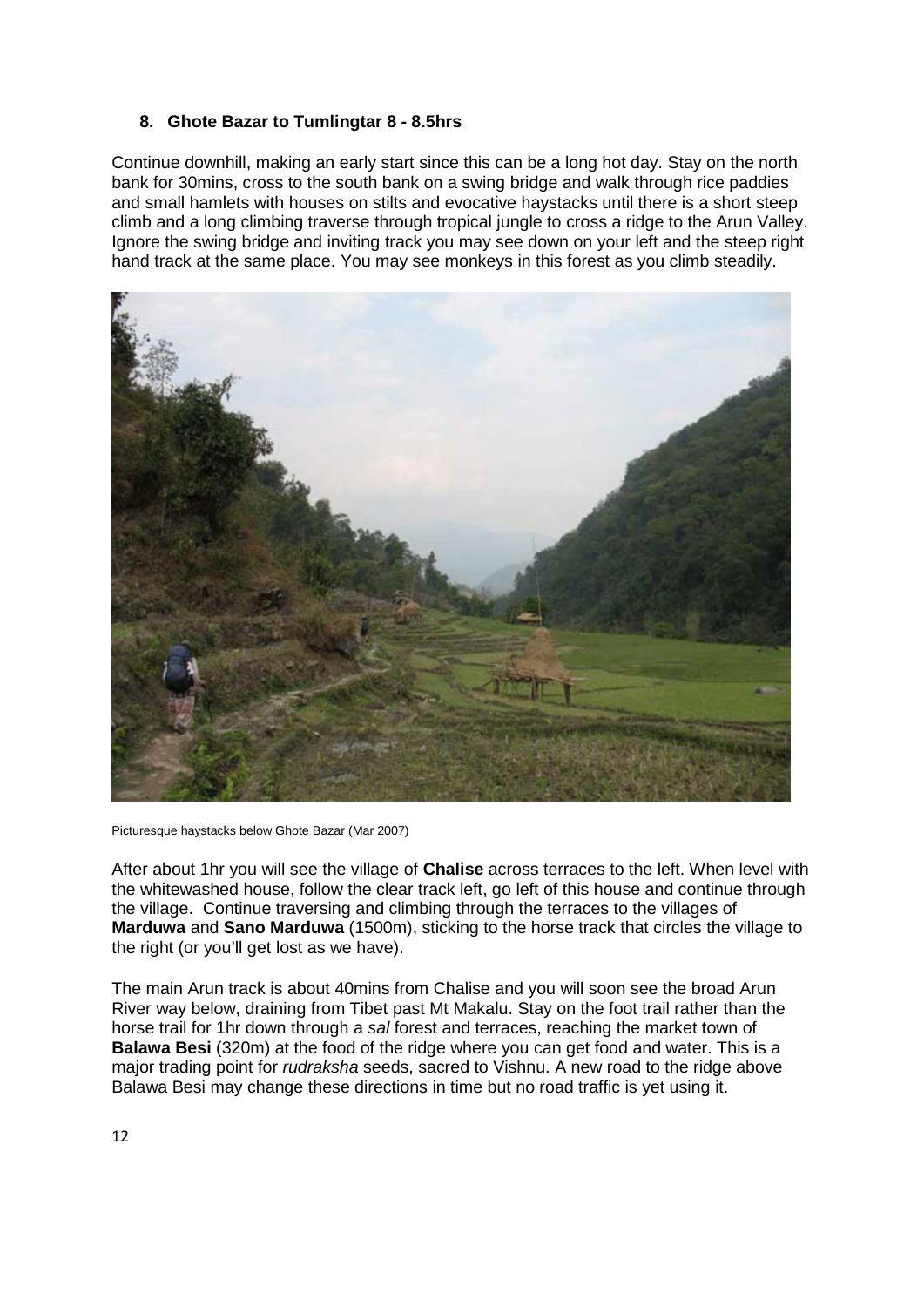

First view of the Arun River, above Balawa Besi (2007)

Cross a metal bridge, walk 30mins through rice paddies to dusty **Kartike Pul**, with tailors, a school, and phones. There are simple hotels here if you want to break your journey, or continue to Chyawabesi or Tumlingtar. Cross the Arun River on a long suspension bridge and walk, usually on hot river sands, for 30mins to **Chyawabesi** (250m; Chewabesi).

The new road has removed the lovely garden from the Samir Hotel and there are two other hotels (Arun Koshi and Welcome Santosh) if you want to stop. After another 30mins on the road you will find **Bheteni** which has a row of fast food shops where we caught severe food poisoning from chowmein. Regain the river sand track since the road now switchbacks up to Khandbari, and enjoy walking beside the mighty rolling river. Pass a large suspension bridge and another small fast food settlement, regain the new road but 5mins later take the uphill track to the left. Climb in two stages to the broad plateau between the Arun River and the Sabha Khola and walk for 30mins on a dusty road with motorbikes, buses, trucks and tractor/trailers into **Tumlingtar** (460m).

The hotel of choice is the clean and comfortable Arun Hotel, whose courteous owner can get you flight tickets. Enjoy a beer in their gazebos under the bougainvillea. Opposite the airstrip are the Hotel Makalu and Hotel Kangchenjunga.

It may not be possible to fly out immediately if the Asian haze is in place. Delays of several days can occur but the alternative of a jeep and two buses can take 24 hours to Kathmandu. Enjoy the colourful Friday markets if you are stuck there. The flight cost is about \$US112.